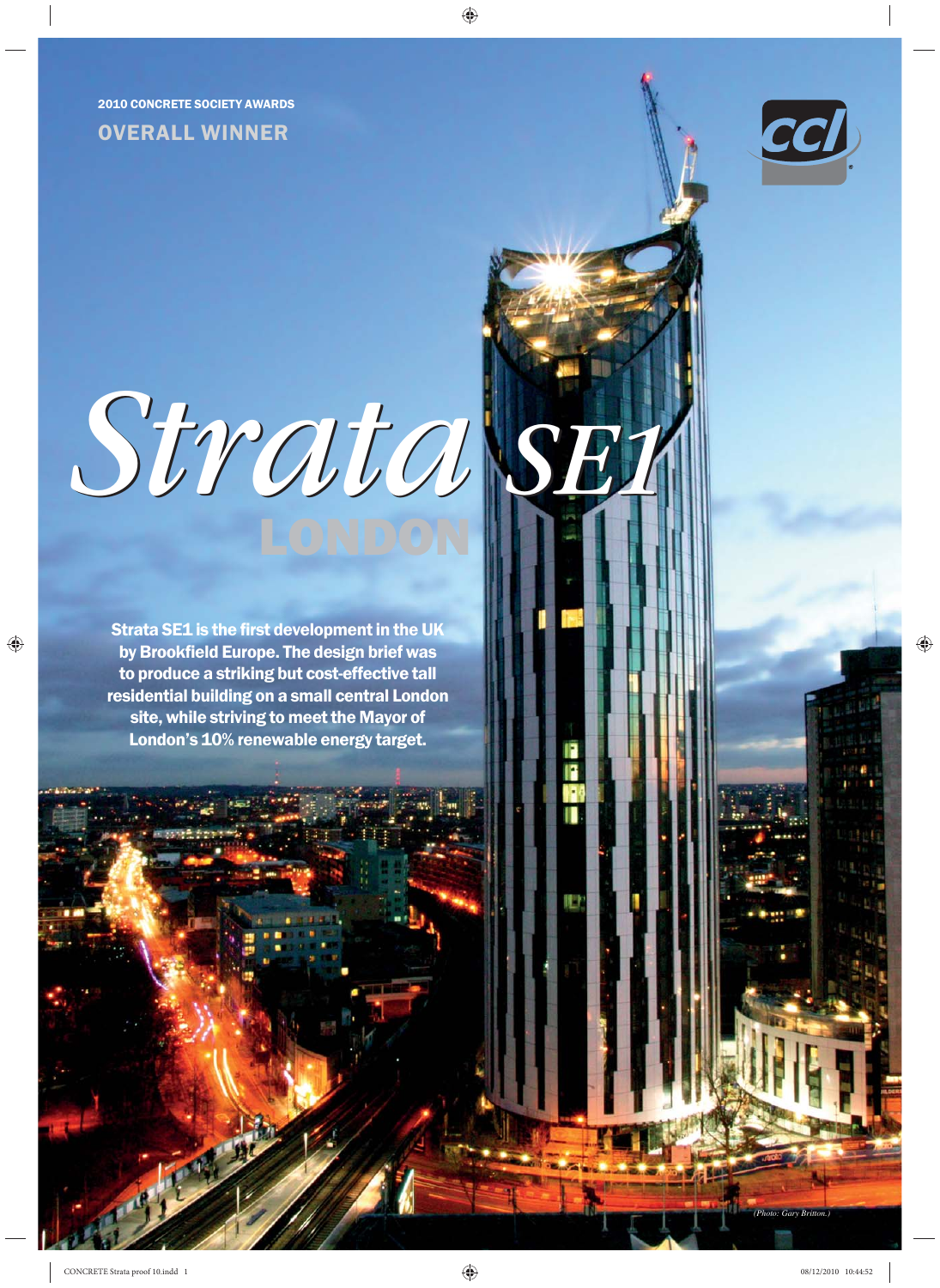# 2010 CONCRETE SOCIETY AWARDS



STRATA SE1 London

> 2010 **OVERALL** WINNER



*Right: View of floor slabs and core jump form during construction.*

**T** he 36,600m<sup>2</sup><br>(147.9m-hig)<br>9m-diameter  $\blacksquare$  he 36,600m<sup>2</sup> development consists of a 43-storey (147.9m-high) tower with three integrated 18kW 9m-diameter wind turbines and an adjacent fivestorey pavilion building.

In-situ concrete was chosen as the structural material for the following reasons:

- a thin floor sandwich was achievable with a flat slab for typical residential floor spans – 3000mm structural floor-to-floor height; 2500mm floor-toceiling height to living rooms and bedroom; 200mm slab and 90mm floor finishes
- the curved floor plates could be formed easily and economically
- concrete offered good acoustic properties
- concrete offered the opportunity to produce an efficient lateral force-resisting system.

# Sustainable concrete solutions

The structure makes use of 200mm-thick posttensioned concrete floor slabs supported on an irregular arrangement of 300mm-wide high-strength blade columns. Post-tensioning reduces the slab thickness, saving over 2000m<sup>3</sup> of concrete and 1800 tonnes of  $CO<sub>2</sub>$ . This  $CO<sub>2</sub>$  reduction is the equivalent of emissions from energy that the apartments will use over four years. The resulting 200mm slab thickness is the minimum thickness achievable with punching shear reinforcement in the UK. The intelligent positioning of columns combines shorter end spans with longer interior spans, which achieve deflections within the tight limits imposed by the cladding. The 300mm-wide C60 blade columns enable concealment within apartment walls and reduce in size at higher levels to achieve improved apartment layouts.

# Innovative column strategy

To achieve the architectural vision of the tower narrowing over several steps towards the top and inwards at the base around the retail spaces a system of 'walking columns' have been used rather than conventional transfer slabs or beams, meaning standard storey heights can be maintained and the reinforced concrete used minimised.

The walking columns consist of virtual diagonal struts contained within standard and simple to construct vertical blade columns. The slabs at the top and bottom of the transfer act as struts and ties, transferring the resulting forces across the building or to the core.

Within each tie, headed reinforcement bars have been used for one of the first times in a building in the UK, enabling a compact and cost-effective connection to be made.

# Architectural expression

Towards the top, at the front, the building is cut off in a diagonal line, which had the potential to leave unsupported slab edges. To avoid the need for transfer slabs and achieve the standard storey height, two pairs of unobtrusive diagonal circular columns were inserted in the corners of the apartments.

At even higher levels and to avoid a deeper structure, two pairs of diagonal tension columns are used to support the slab, which are in turn supported by the concrete core.

# Maintaining stability

Lateral stability is achieved primarily through a rectangular  $9m \times 11m$  concrete core, supplemented by three wing walls on the lower 11 levels where they are

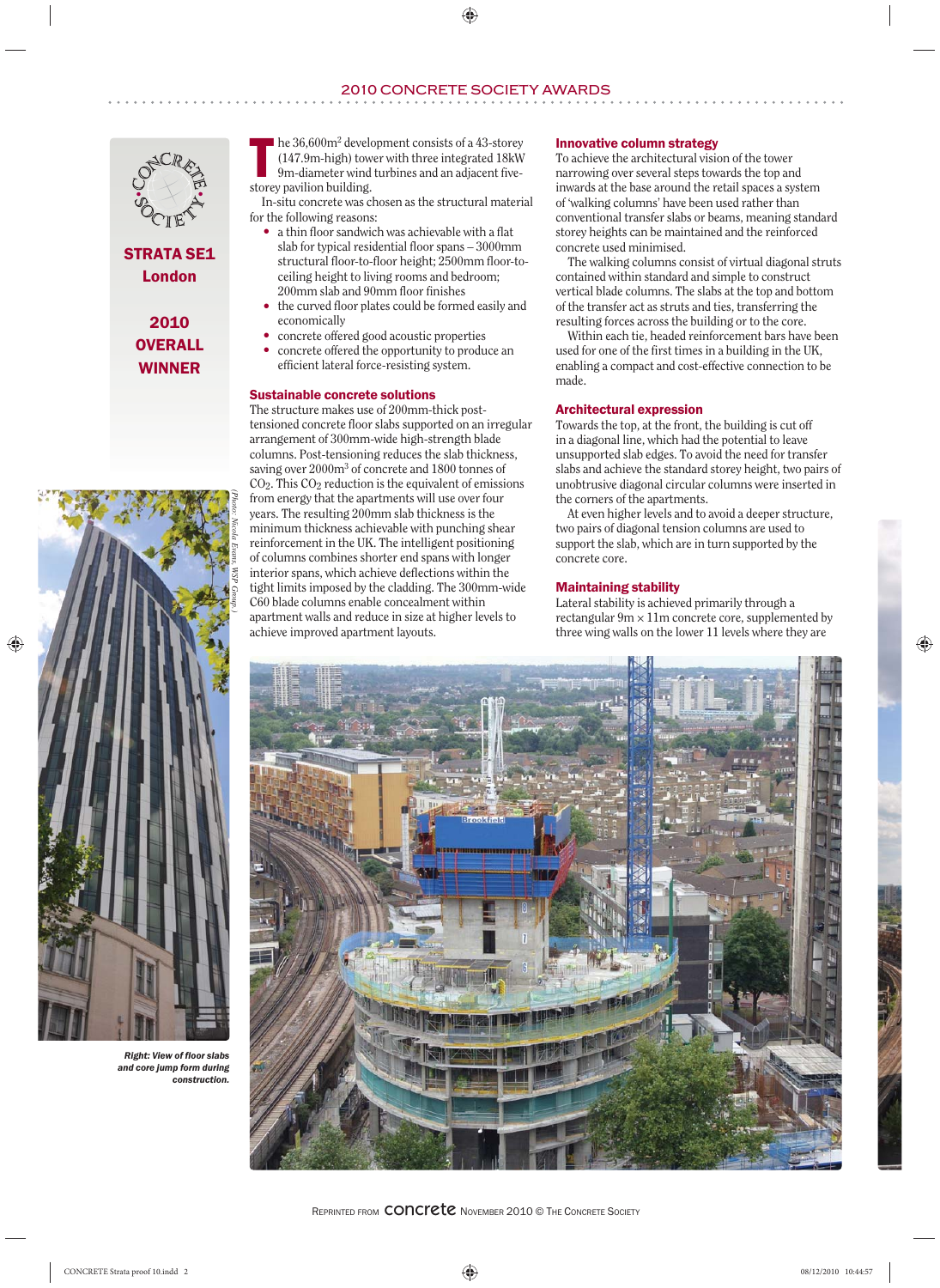# 2010 CONCRETE SOCIETY AWARDS

*Below: Model of the top of the tower showing diagonal tension columns supported by core walls.*

*Right: Model of the core and wing walls.*



*(Photo: Nicola Evans, WSP Group.)*

 $716.1$ 



❞ *Left: North elevation – artist's illustration and the completed north elevation.*

*Right: South elevation – artist's illustration and the completed south elevation.*

*Below: Strata SE1 taken in March 2009 as the external façade to lower floors is added.*